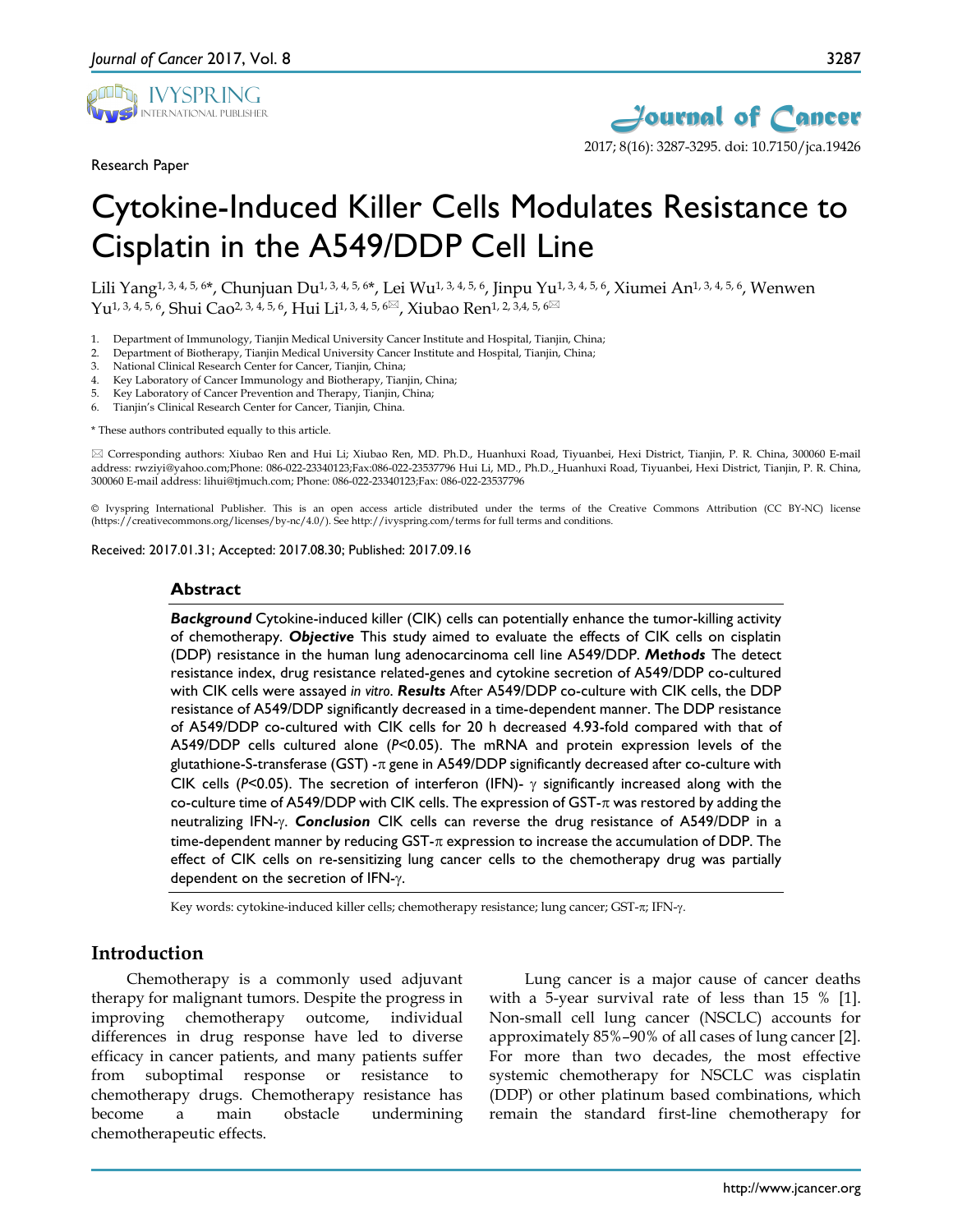advanced NSCLC [3]. DDP resistance is a major obstacle for its clinical effectiveness in NSCLC.

Cytokine-induced killer (CIK) cells are a unique population of cytotoxic T lymphocytes with the characteristic CD3+CD56+ phenotype [4]. CIK cells can proliferate abundantly in vitro and kill tumor cells directly. CIK cells are considered a new generation of tumor-killing cells as an adoptive immunotherapy [5]. Recently, CIKs have been reported for their potential function to enhance the tumor-killing effect of chemotherapy and improve the treatment outcome when combined with chemotherapy, but the mechanism of this synergism is unclear [6-8]. We hypothesize that CIK cells enhance the efficacy of chemotherapy by reversing the drug resistant phenotype of tumor cells. The present study determined whether CIK cells can reverse drug resistance and further explore its mechanism to seek a new and effective treatment for drug resistant lung cancer.

# **Materials and Methods**

# **Cell Culture**

The human lung adenocarcinoma cell line A549 and the DDP-resistant cell line A549/DDP were purchased from the Tumor Cell Bank of the Chinese Academy of Medical Science and maintained in RPMI 1640 (TAKARA, Japan) containing 10% heat-inactivated fetal bovine serum (GIBCO, USA) in a humidified incubator with  $5\%$  CO<sub>2</sub> at 37°C. A549/DDP cells were cultured in the presence of 10μM DDP (Yunnan Biovalley Dengzhanhua Pharmaceutical Co. Ltd, China), which was withdrawn for two generations before the experiments were performed. These cell lines grew in monolayers and were passaged when the cultures were 70-80% confluent.

# **CIK cells preparation**

Auto-CIK cells were generated as previously determined [9, 10]. Peripheral blood mononuclear cells (PBMCs) were collected from NSCLC patients using Cobe Spectra Apheresis System (CaridianBCT, USA). CIK cells were developed as follows: The cells were cultured in X-VIVO 20 serum-free medium (Cambrex, USA), consisting of 100 U/ mL recombinant human IL-1а, 50 ng/ mL anti-CD3 antibody (e-Bioscience, USA), and 1,000 U/ mL recombinant human IFN-γ (PEPROTECH, USA) at 37  $\rm{^{\circ}C}$  in a humidified atmosphere with 5% CO<sub>2</sub> for 24 h before 300 U/ mL recombinant human IL-2 (PEPROTECH, USA) was added to the medium. IL-2 and IFN-γ containing medium was added to the culture system every 5 days. At day 14, the cells were harvested and analyzed for phenotype and

cytotoxicity. The phenotypes of CIK were analyzed by flow cytometry (BD Aria, USA) with antibodies against CD3- PerCP5.5, CD4-FITC, CD56-PE, CD25-APC (BD Bioscience, USA).

# **Co-culture assay**

A549/DDP was co-cultured with CIK cells using 0.4 μm pore size transwells (Corning, USA). A549/DDP (2.5×105/ mL) was seeded in the lower chamber of 24-well plates, whereas CIK cells were added to the upper chamber at the ratio of 20:1 (CIK cells: A549/DDP). Cell-free medium was added to the upper chamber in the control groups. Co-culture time was controlled at 6, 12, 16 and 20 h.

# **Drug sensitivity assay**

A549 and A549/DDP grown in the logarithmic phase and A549/DDP co-cultured with CIK cells were harvested and dissociated using 0.25% trypsin–EDTA and then seeded at 5000 cells per well in 96-well plates. Triplicate wells were used for each determination. An overnight preincubation time was allowed after cell seeding prior to addition of DDP. DDP was added to the cells at seven increasing concentrations. Blank wells only contained cell-free medium. After 48 h incubation with DDP, 20 μL of MTT (5 mg/mL, Sigma, St. Louis, MO, USA) was added to each well and the plates were incubated at 37 °C for 4 h. The formazan crystals were dissolved in 150 μL of DMSO (Sigma) and the absorbance (OD) was measured at 570 nm using a spectrophotometer (Synergy HT Multi-Mode Microplate Reader, BioTek, USA). Blank wells for absorbance readings contained cell-free medium. All experiments were performed at least three times. The growth inhibitory rate was calculated by using the following formula: Growth inhibitory rate  $(IR) = (average OD value in the control)$ group − average OD value in the treatment group)/average OD value in the control group × 100%. Then the linear regression between log10 (drug concentrations) and cell growth inhibition rates was used to determine the half inhibition concentration (IC50). Resistance index (RI) = IC50  $_{(A549/DDP)}/$  IC50  $(A549)$ . Reversal index = IC50  $(A549/DDP)/IC50$   $(A549/DDP)$ co-cultured with CIK cells).

## **mRNA and protein expression of drug resistance-associated genes**

The expression of glutathione-S-transferase (*GST-π*), multidrug resistance 1 (*MDR1*), human copper transporter 1 (*hCTR1*), excision repair cross complementing 1 *(ERCC1*), and the copper transporters *ATP7A* and *ATP7B* were detected using RT-PCR. Total RNA was extracted from A549 and A549/DDP cells using TRIzol reagent (Sigma, USA). First-strand cDNA was synthesized by reverse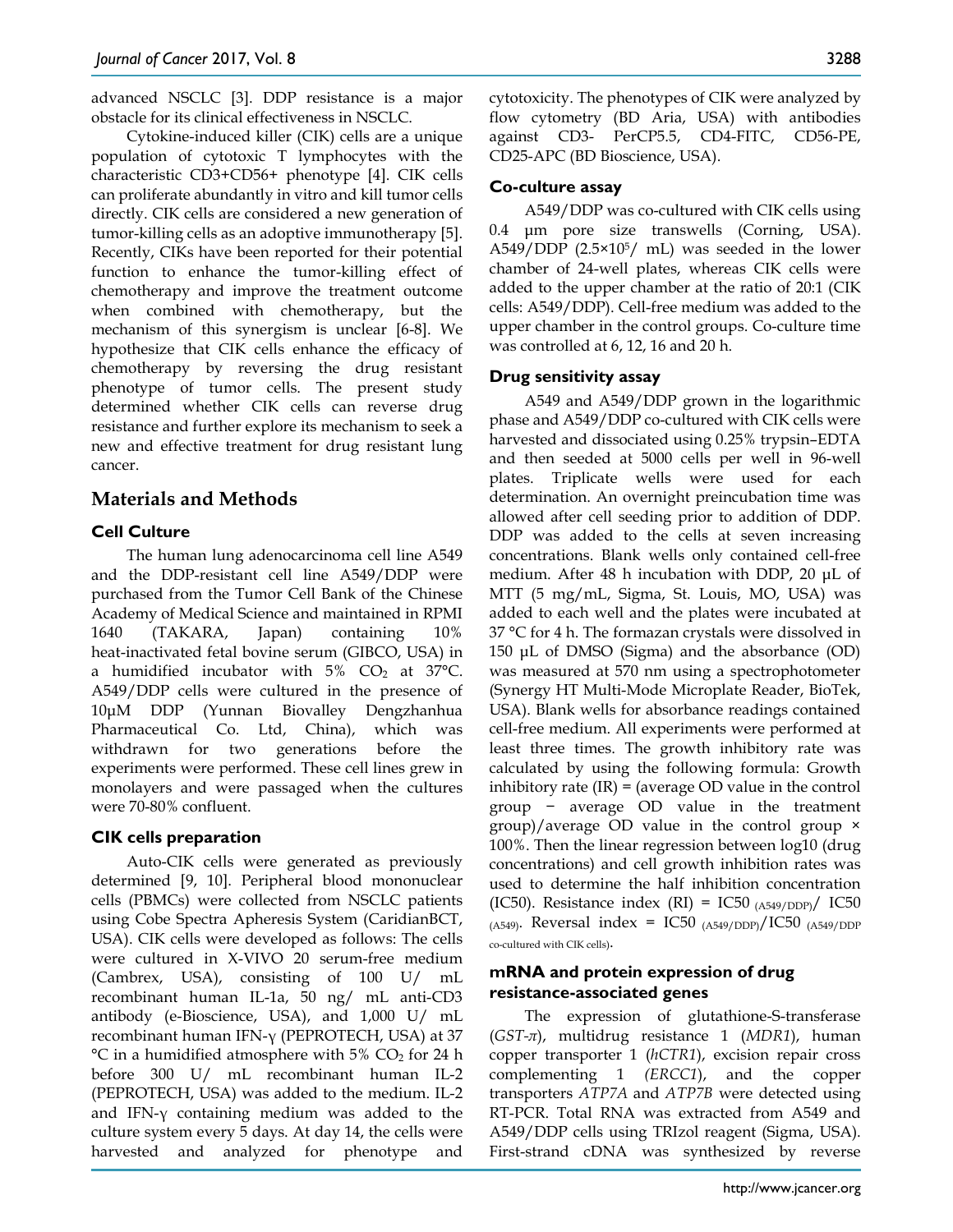transcription. The sequences of primers used and the product lengths are shown in Table **1**. Changes in the expression of resistance-related genes in A549, A549/DDP and A549/DDP cells co-cultured with CIK cells were examined using real-time RT-PCR. SYBR® Premix Ex Taq™ (TAKARA, Japan) was used for real-time PCR. The CT value of each gene was generated automatically by ABI PRISM 7500. The gene copy number was calculated by  $2^{-\Delta}CT$  ( $\Delta CT = CT$ ) target gene– CT internal reference gene). The protein levels of GST-π and hCTR1 were detected from A549, A549/DDP and A549/DDP cells co-cultured with CIK cells accordance with the standard protocol.

## **Enzyme-Linked Immunosorbent Assay (ELISA) for cytokines secretion**

The secretion levels of IFN-γ, IL-2, and TNF-α in the co-culture supernatants of A549/DDP and CIKs were detected using ELISA in accordance with the manufacturer's instructions (Shenzhen Dakota for the Biotechnology Co.Ltd, China).

# **Antibody neutralization test**

Anti-human IFN-γ antibody, anti-human TNF-α antibody, or anti-human IL-2 antibody (1µg/mL; all purchased from Biolegend, USA) was added to the co-culture system of A549/DDP and CIK cells to neutralize these cytokines secreted by CIK cells. A549, A549/DDP cultured alone and A549/DDP co-cultured with CIK cells without the neutralizing antibody treatment were set as the control groups. The DDP resistance of these cells and the expression levels of GST- $\pi$  were detected.

# **Analysis of drug accumulation by high-performance liquid chromatography (HPLC)**

One day after the cells were seeded, DDP (10 μg/mL) was added to the flasks. The cells were harvested after 6h. After washing by three times with RPMI-1640, cell pellets were collected and resuspended in 100 μL of saline per 107 cells, followed by freeze/thaw for 5 times to lyse the cells. After centrifugation at 12,000 rpm for 30 m, the supernatant was collected. Using 100 µL of the supernatant as the

test solution, 100 μL of methanol was added, vortexed, and then centrifuged at 13,000 rpm for 15 min. The precipitate was discarded, and 10 μL of 5% DDTC (0.1% NaOH preparation) was added to the supernatant and incubated for 20 min at 37 °C. Then, 100 μL of chloroform was added, and the mixture was vortexed for 2 min and centrifuged at 10,000 rpm for 5min. The chloroform layer was collected to detect DDP accumulation. DDP solutions at different concentrations of 0.2, 0.5, l, 1. 5, 10 and 20 μg/mL were prepared for the standard curve for calibration. DDP accumulation in different cells was quantified by HPLC using Kromasil C-18 columns (25cm×4.6mm, 5µm) (Alltech, Deerfield, IL) with the mobile phase consisting of a ternary mixture of methanol, acetonitrile and water (40: 30: 30) at a flow rate of 1.0 mL/min and spectrophotometric detection at 254 nm. The HPLC (Alliance 2695, Waters) was equipped with a UV detector (2489 UV/Visible Detector, Waters), and a Chromatography Empower 2.0 software.

# **Statistical analysis**

Results were presented as mean ± SD. We used one-way ANOVA for comparisons between different cell lines under different conditions, and correlation analysis for the association between resistance reversal and cytokines secreted by CIK cells. *P*<0.05 was considered statistically significant.

# **Results**

# **Reversal of drug resistance of A549/DDP after co-culture with CIK cells**

The response of A549 and A549/DDP to DDP was measured by MTT. The half inhibitory concentrations (IC50) of A549 and A549/DDP were 5.0±1.25 and 72.6±4.65 μmol/L, respectively. The RI of A549/DDP was 14.5, indicating moderate DDP resistance (Table **2**). After co-culture with CIK cells, the DDP resistance of A549/DDP significantly decreased in a time-dependent manner. The DDP resistance of the A549/DDP co-cultured with CIK cells for 20h decreased 4.93-fold compared with that of the A549/DDP cells cultured alone (*P*<0.05) (Table **2**).

| Table 1. Primers used in the study |
|------------------------------------|
|------------------------------------|

| Gene           | Forward/Reverse primers (5'-3')                  | Production length (bp) | Annealing temperature (°C) |
|----------------|--------------------------------------------------|------------------------|----------------------------|
| $GST-\pi$      | CAGTCCAATACCATCCTGCGT CACGTCATCCTTGCCCGCCTCATAG  | 162                    | 60                         |
| hCtr1          | 'GCTGGAAGAAGGCAGTGGTAGGCACAAAGAGGAGCAAGAAGG      | 150                    | 60                         |
| ERCC1          | AGCAGAAACCAGCGGACCTCCTCTTGATGCGGCGATGAGC         | 159                    | 60                         |
| MDR1           | GGA AGCCA A ATGCCTATG ACTCGATG AGCTATCA CA ATGGT | 181                    | 62                         |
| ATP7B          | TGCAAAGTCAGCAACGTGGACATCTCGTGGTCTGTCATAGCG       | 213                    | 58                         |
| ATP7A          | ACTGCAAGGTGTTCAGCGAATGCTGTGACCCTTCTGAGGATTT      | 218                    | 58                         |
| $\beta$ -actin | TGGCACCCAGCACAATGAACTAAGTCATAGTCCGCCTAGAAGCA'    | 186                    | 60                         |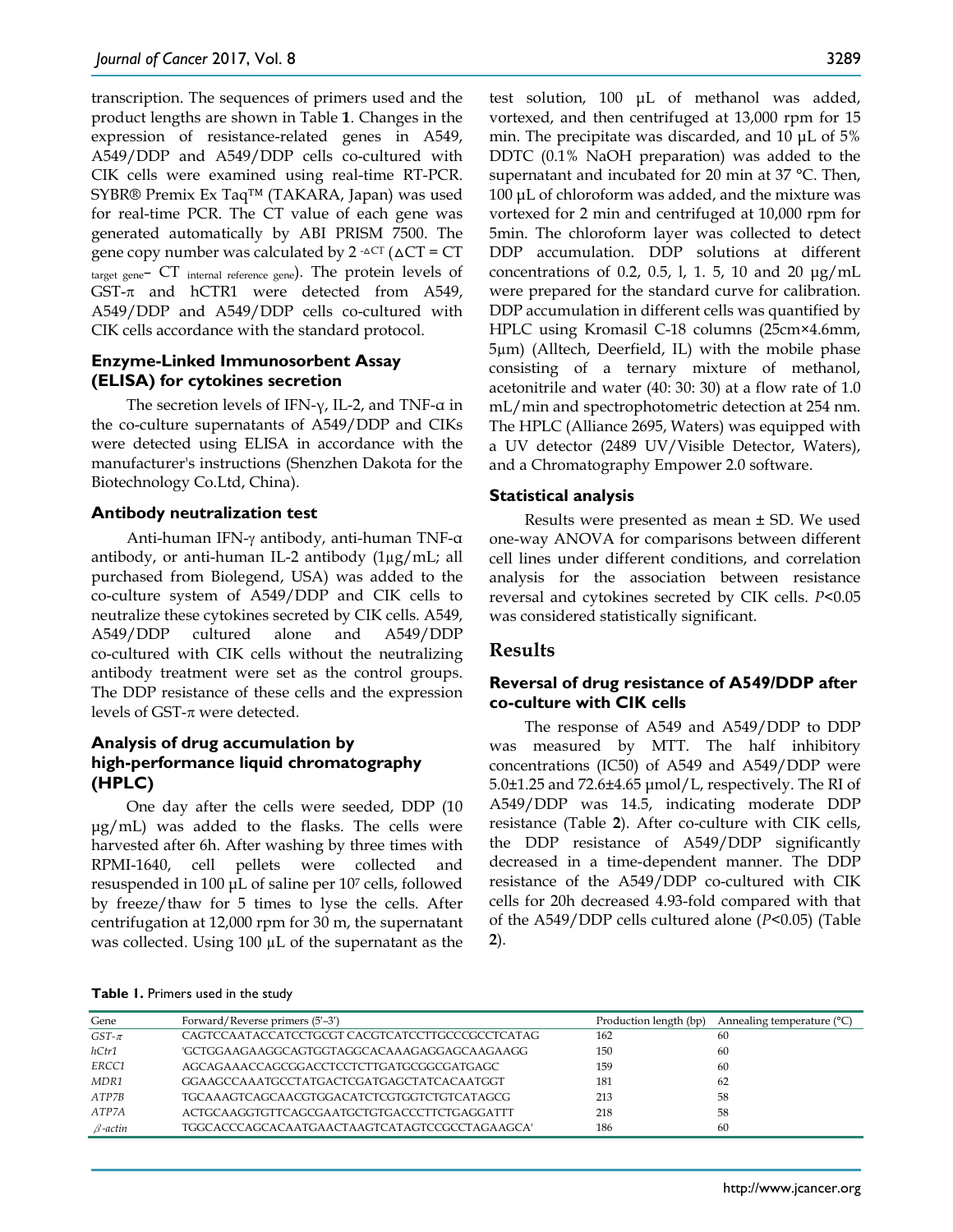**Table 2.** DDP resistance of different cell groups.

| Cells                        | IC50 $(\mu$ mol/L) | Resistance<br>index | Reversal<br>index |
|------------------------------|--------------------|---------------------|-------------------|
| A <sub>549</sub>             | $5.0 \pm 1.25$     |                     |                   |
| A549/DDP                     | $72.6 \pm 4.65$    | 14.5                |                   |
| A549/DDP co-cultured for 6h  | $25.88 \pm 4.35$   | 5.2                 | 2.79              |
| A549/DDP co-cultured for 12h | $18.33 \pm 2.98$   | 3.67                | 3.95              |
| A549/DDP co-cultured for 16h | $15.65 \pm 3.74$   | 3.13                | 4.63              |
| A549/DDP co-cultured for 20h | $14.70 \pm 2.12*$  | 2.94                | 4.93              |

Results were presented as mean ± SD. We used one-way ANOVA for comparisons between different cell lines under different conditions. \* *P* <0.05 compared with A549/DDP alone.

#### **Analysis of drug resistance related-genes of A549/DDP after co-culture with CIK cells**

To identify drug resistance associated-genes, the expression levels of hCTR1, ATP7A, ATP7B, MDR1, GST- $\pi$  and ERCC1 in A549 and A549/DDP were analyzed by quantitative real-time (q-RT) PCR. Results indicated that ATP7A, ATP7B and MDR1 were undetectable in A549 and A549/DDP cells (data not shown). The expression of  $GST-\pi$  significantly increased and, whereas that of hCTR1significantly reduced in A549/DDP (*P*<0.05). The expression of ERCC1 did not show significant difference between A549 and A549/DDP (Figure 1A). These results indicate that hCTR1 and  $GST-\pi$  might participate in the DDP resistance of A549/DDP cells. The protein levels of GST- $π$  and hCTR1 were further examined by Western blot. The GST- $\pi$  expression in A549/DDP was higher compared with that in A549, whereas the CTR1 expression was lower (Figure 1B).

After co-culture with CIK cells for 6, 12, 16, and 20 h, the gene expression levels of hCTR1 and GST- $\pi$ in A549/DDP were analyzed by q-RT-PCR. The relative gene expression of GST- $\pi$  in A549/DDP significantly decreased after co-culture with CIK cells (*P*<0.05). The expression level of hCTR1 before and after co-culture with CIK cells exhibited no significant difference (*P*>0.05) (Figure 2A). Furthermore, the proteins expression levels of  $GST-\pi$  and hCTR1 in A549, A549/DDP, and A549/DDP co-cultured with CIK cells for 6, 12, 16 and 20 h were examined by Western blot. After co-culture with CIK cells,  $GST-\pi$ protein expression in A549/DDP decreased significantly (*P*<0.05), which was consistent with the decreased RNA levels of GST-π. The hCTR1 expression in A549/DDP before and after co-culture with CIK cells showed no significant changes (Figure 2B).

#### **Effect of cytokines on reversal DDP resistance in A549/DDP co-cultured with CIK cells**

The secretion levels of TNF-α, IL-2 and IFN-γ in the supernatant of A549/DDP co-cultured with CIK cells were detected by ELISA. Results showed that the secretion of IFN- $\gamma$  significantly increased along with the co-culture time (Figure 3A). Correlation analysis showed that the DDP resistance reversal in A549/DDP correlated with the secretion level of IFN-γ (r=0.993, *P*=0.007), but not with the levels of TNF-α or IL-2 (data not shown).

To detect the effect of IFN-γ on reversing DDP resistance, we detected the IC50 of DDP in A549, A549/DDP, and A549/DDP co-cultured with CIK cells in the absence or presence of anti-IFN-γ neutralizing antibody. Results showed that the IC50 of A549/DDP co-cultured with CIK cells for 20h significantly increased after the addition of anti-IFN-γ neutralizing antibody (*P*<0.05) (Table **3**), indicating that CIK cells reversed the drug resistance of A549/DDP through the effects of IFN-γ. No significant difference was found between the 1 anti 5μg/ml anti-IFN-γ antibody groups (Table **3**). The possible reason maybe that the lower concentration was sufficient to block CIK-secreted IFN-γ completely.



**Figure 1. Analysis of drug resistance related genes of A549/DDP after co-culture with CIK cells** A): Expression levels of hCTR1, GST-π and ERCC1 in A549 and A549/DDP were analyzed by real-time PCR. Expression of GST-π was significantly increased and hCTR1 expression was significantly reduced in A549/DDP (*P*<0.05). The expression of ERCC1 did not show significant difference between the two cell lines. B): Protein levels of GST-π and hCTR1 were examined by Western Blot. GST-π expression in A549/DDP was higher compared with that in A549 and hCTR1 expression was reduced.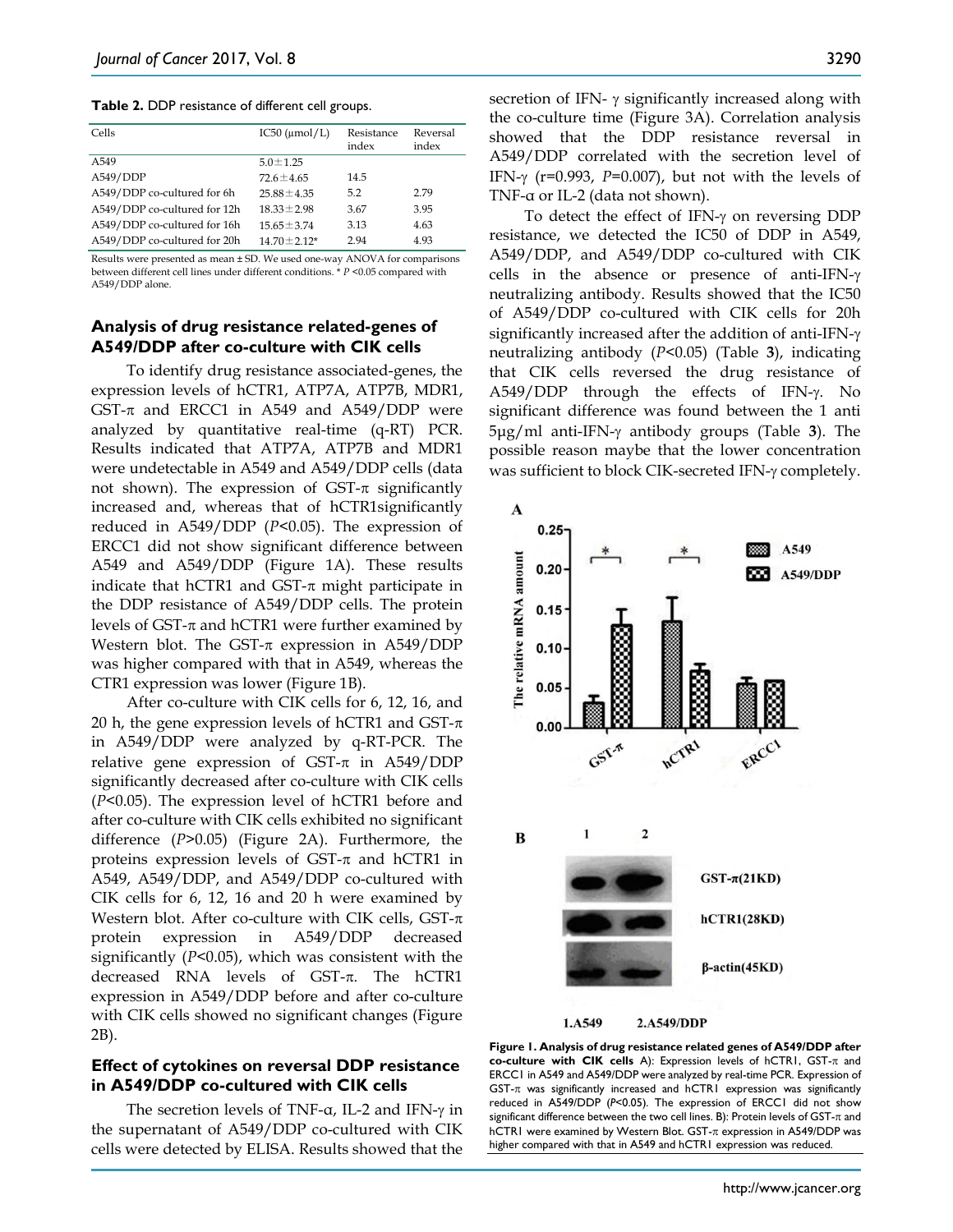$\mathbf{A}$ 



**Figure 2. Alteration of the expression of GST-**π **and hCTR1 in A549/DDP after co-culture with CIK cells** A): Relative expression of GST-π in A549/DDP significantly decreased after co-culture with CIK cells for 6, 12, 16, and 20 h (*P*<0.05). The expression levels of hCTR1 before and after co-culture with CIK cells had no significant difference (P>0.05). B): The expression of GST-π and hCTR1 proteins in A549, A549/DDP, and A549/DDP co-cultured with CIK cells for various times was examined by Western blot. After co-culture with CIK cells, the GST-π expression in A549/DDP decreased.

**Table 3.** Effects of IFN-γ neutralization on the re-sensitized drug response induced by CIK

| IC50 $(\mu M)$                                 | Resistance | Resistance<br>reversal index |
|------------------------------------------------|------------|------------------------------|
|                                                |            |                              |
| $5 + 1.25$                                     |            |                              |
| $74.5 \pm 5.24$                                | 14.9       |                              |
| A549/DDP co-cultured for 20h $15.6 \pm 2.89$ * |            | 4.77                         |
| $63.97 \pm 3.07$                               | 12.79      | 1.16                         |
| $60.26 \pm 4.42$                               |            | 1.23                         |
|                                                |            | index<br>3.12<br>12.05       |

Results are presented as mean ± SD. We used one-way ANOVA for comparisons between different cell lines under different conditions.\* *P* <0.05 compared with A549/DDP alone.

The GST- $\pi$  gene expression in the A549, A549/DDP, and A549/DDP cells co-cultured with CIK cells for 20h with or without anti-IFN-γ neutralizing antibody was examined by qRT- PCR. The expression of GST- $\pi$  was restored by addition of the neutralizing IFN-γ (Figure 3B).

#### **DDP accumulation**

DDP accumulation was analyzed by HPLC. A symmetrical peak for typical chromatograms of DDP was shown, and the retention time for DDP was about 20.05 min (Figure 4A). A typical linear relationship  $(R<sup>2</sup>= 0.998)$  was found between the peak area and gradient concentration of DDP. The equation obtained from this calibration curve was y=36690x-8058.7, where y stands for the peak area of DDP and x stands for the concentration of DDP. On the basis of this equation, the concentration of DDP in each cell line was determined. Results showed that the intracellular accumulation concentrations of DDP in A549 and A549/DDP were 1.5±0.03 and 0.29±0.02μg/mL, respectively. After co-culture with CIK cells for 20 h, the intracellular accumulation of DDP in A549/DDP significantly increased to 0.99±0.02μg/mL compared with that in A549/DDP. After addition of the neutralizing IFN-γ antibody, the intracellular accumulation of DDP decreased to 0.5±0.01μg/mL (Figure 4B).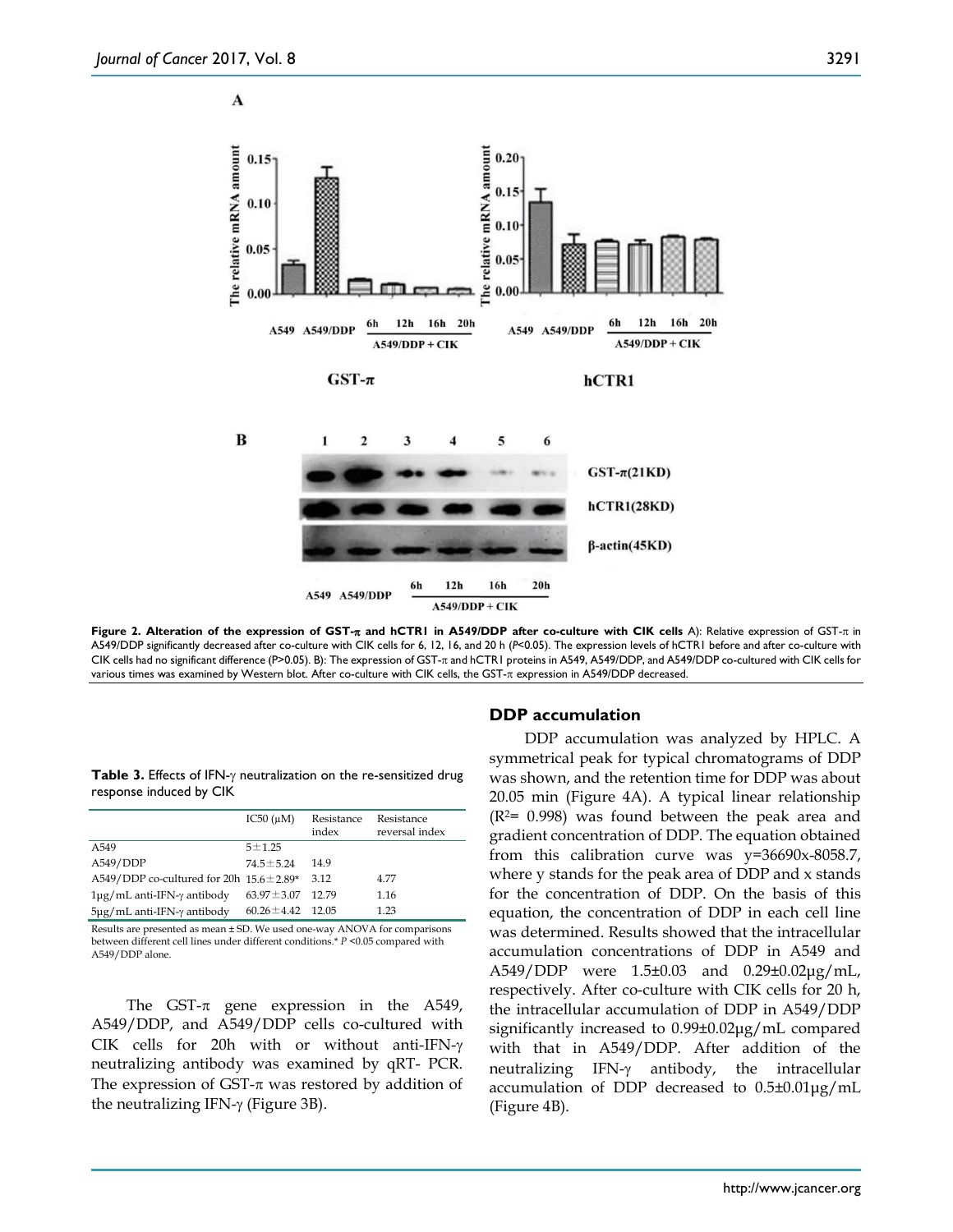

**Figure 3. Effects of cytokine on reversal DDP resistance in A549/DDP co-cultured with CIK cells** A): Cytokine secretion levels in CIK cells co-cultured with A549/DDP. The secretion levels of TNF-α, IL-2 and IFN-γ in the supernatant of A549/DDP co-cultured with CIK cells were detected by ELISA. The results showed that the secretion of IFN-γ significantly increased along with the time of co-culture. B): Effects of IFN-γ neutralization on GST-π gene expression in A549/DDP. The GST-π gene expression in A549, A549/DDP, and A549/DDP co-cultured with CIK cells for 20 h in the presence or absence of anti-IFN-γ neutralizing antibody was examined by real-time PCR. GST-π gene expression in A549/DDP co-cultured with CIK cells decreased compared with that in A549/DDP. However, neutralization of IFN-γ significantly increased the expression of GST-π.

## **Discussion**

Chemotherapy is the first-line cancer treatment, but its efficacy is hindered by the resistance of some tumor cells to chemotherapy drugs. Thus, the reversal of resistance to chemotherapy has become an important research area in recent years.

Drug resistance limits the application of DDP in NSCLC. Possible mechanisms of acquired resistance to DDP include reduced intracellular accumulation of DDP [11], enhanced drug inactivation by metallothionein and glutathione [12], increased activity of DNA damage repair [13] and altered

expression of oncogenes and regulatory proteins. Several factors mediating the drug resistant phenotype are GST-π, MDR1, hCTR1, ERCC1 and the copper transporters *ATP7A and ATP7.* Among the reported mechanisms that contribute to drug resistance, one of the most important is the overexpression of certain ATP-binding cassette (ABC) transporters in cancer cells leading to enhanced efflux of a large variety of therapeutic agents [14-16]. ABC transporters play a crucial role in drug absorption, distribution and excretion. Among the ABC transporters, P-glycoprotein (Pgp, MDR1, ABCB1), multi-drug resistance protein 1 (MRP1, ABCC1) and breast cancer resistance protein (BCRP, ABCG2) are responsible for the majority of the observed efflux transporter-mediated drug resistance in human and animals [17, 18]. In the present study, we only selected the MDR1gene of ABC transporters and found that MDR1 was undetectable. Previous studies have associated MDR1 overexpression with drug resistance in various tumor types [19, 20]. ERCC1 is a key enzyme in the nucleotide excision repair, which is essential for the removal of platinum–DNA adducts. Meanwhile, clinical studies have associated the increased expression of ERCC1 with resistance to platinum–based chemotherapy and worse prognosis in patients with advanced NSCLC [21, 22] and in patients with completely resected NSCLC [23]. hCTR1, ATP7A and ATP7B are associated with the transportation of copper ions. Recent studies have shown that hCTR1, ATP7A and ATP7B are involved in platinum drug transportation; alterations in the expression patterns of these proteins are related to DDP resistance in tumors [24, 25]. Targeting different mechanisms of drug resistance, various agents that can reverse chemotherapy resistance have been identified [26-28]. Some studies suggested that CIK cells play a role in reversing the drug resistance in chemoresistant cells. Zhao *et al.* [7] found that the killing activity of CIK cells combined with oxaliplatin in oxaliplatin-resistant gastric cancer cells OCUM-2MD3/L-OHP is significantly higher than those of the two single-agent treatments. In vivo studies showed that the survival rate of mice that received combined treatment is significantly higher than those of mice that received separate treatments. Liu *et al.* [6] reported that CIK cells in combination with docetaxel significantly sensitize the docetaxel-resistant cell line SPC-A1/DTX to the treatment both *in vitro* and *in vivo*.

The present study indicated that the sensitivity of A549/DDP to DDP significantly increased after co-culture with CIK cells. The GST-π expression in A549/DDP co-cultured with CIK cells significantly decreased at the mRNA and protein levels. The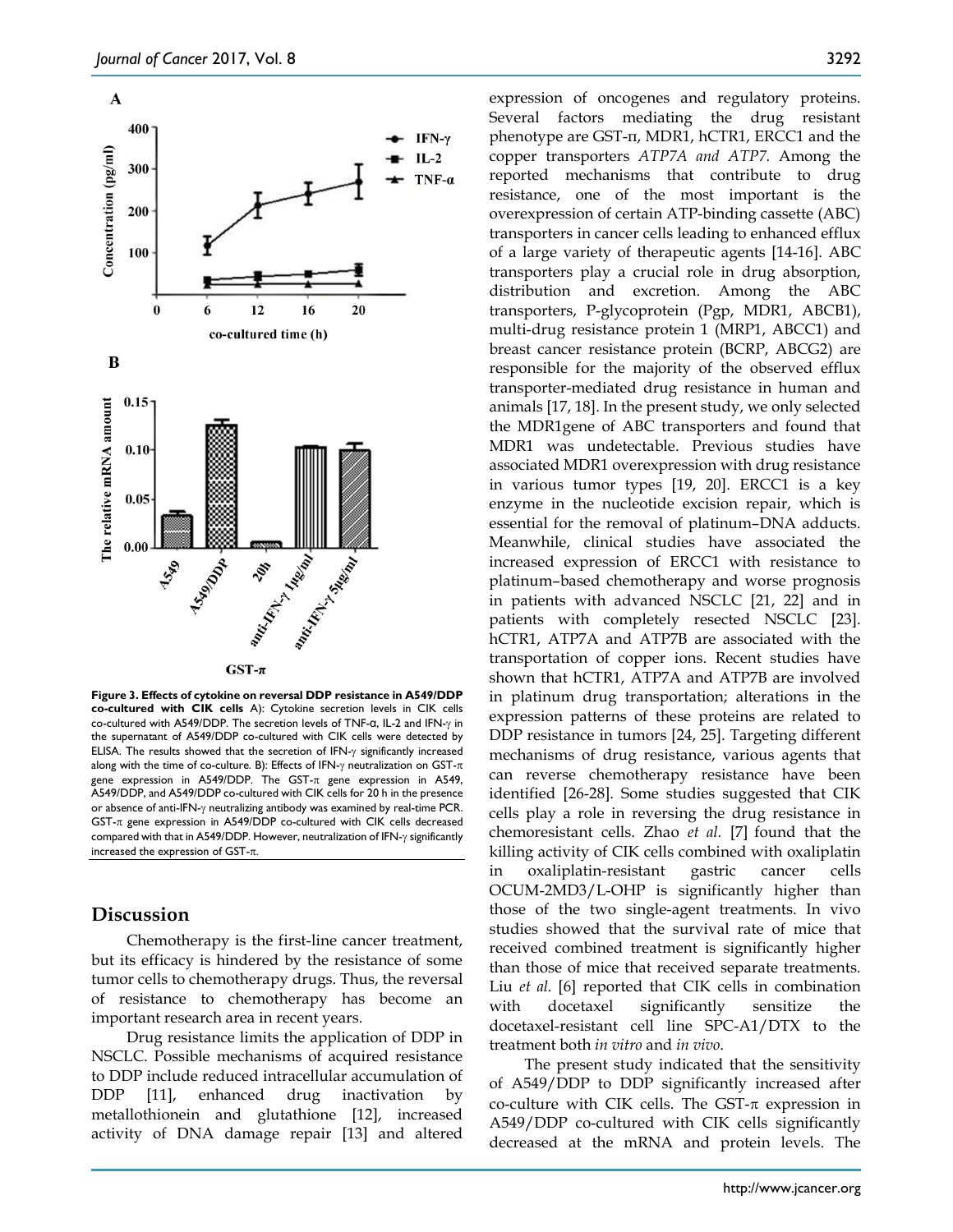expression of hCTR1 did not show any change. GST- $\pi$ has been involved in DDP resistance; several studies have shown that  $GST-\pi$  is highly expressed in drug resistant tumor cells [29-32]. GST-π, a protein involved in transfer and cell metabolism of toxins, including chemotherapy drugs, can cause drug resistance by promoting drug efflux in tumor cells [12]. hCTR1 is the main influx transporter of copper ions. Recent studies have shown that hCTR1 is also involved in platinum drug intake. Decreased hCTR1 expression has been observed in DDP-resistant cells, and has been associated with DDP resistance [25]. The present results showed that CIK cells reversed the DDP resistance through GST- $\pi$  and not hCTR1.

In the present study, the potential mechanisms underlying the drug re-sensitizing effect of CIK cells were examined. We focused on the cytokines secreted by CIK cells. Correlation analysis demonstrated that the IFN-γ secreted by CIK cells and the reversal of DDP resistance in A549/DDP were statistically correlated, whereas no correlation was detected between the levels of TNF-α or IL-2 and the drug response. When IFN-γ was neutralized by an antibody, the resistance reversal effects of CIK cells were significantly decreased, and the repressed expression of GST- $\pi$  in A549/DDP was elevated. The

effects of CIK co-culture on re-sensitizing A549/DDP to DDP treatment and the  $GST-\pi$  expression in the cells were not affected by neutralizing antibodies against TNF-α or IL-2. These results suggest that CIK cells reverse the DDP resistance in A549/DDP by reducing GST- $\pi$  expression through a mechanism mediated by CIK-secreted IFN-γ.

Many studies have linked cytokines to reversed chemoresistance in tumor cells. Wadler *et al.* [33] combined chemotherapy drugs with cytokines to treat drug-resistant cells *in vitro*, and found that cytokines can change the resistance phenotype of cancer cells to restore chemosensitivity. Liu *et al.* [34] proposed that IFN-α can reduce MDR1 and MRP expression in hepatocarcinoma cells, and thus reverse the drug resistance. Manara *et al.* [35] also showed that IFN-α can down-regulate MDR1 expression in ADM-resistant osteosarcoma cells to increase the cell sensitivity to ADM. In addition, Cao *et al.* [36] have combined TNF-α with doxorubicin in the treatment of multidrug resistant MCF-7/Adr cell line, and found that TNF-α promotes doxorubicin-induced cell death and anti-cancer effect. Li *et al.* [37] reported that TNF-α possibly inhibits the expression of XIAP, survivin, PCNA, BCRP and other genes related to drug resistance to achieve re-sensitized drug



**Figure 4. Chromatograms of DDP in different groups** A): DDP accumulation was analyzed by HPLC. A symmetrical peak for typical chromatograms of DDP was shown, and the retention time for the DDP was about 20.05 min. B): After co-culture with CIK cells for 20 h, the intracellular accumulation of DDP in A549/DDP significantly increased compared with that in A549/DDP. After addition of the neutralizing IFN-γ antibody, the intracellular accumulation of DDP decreased.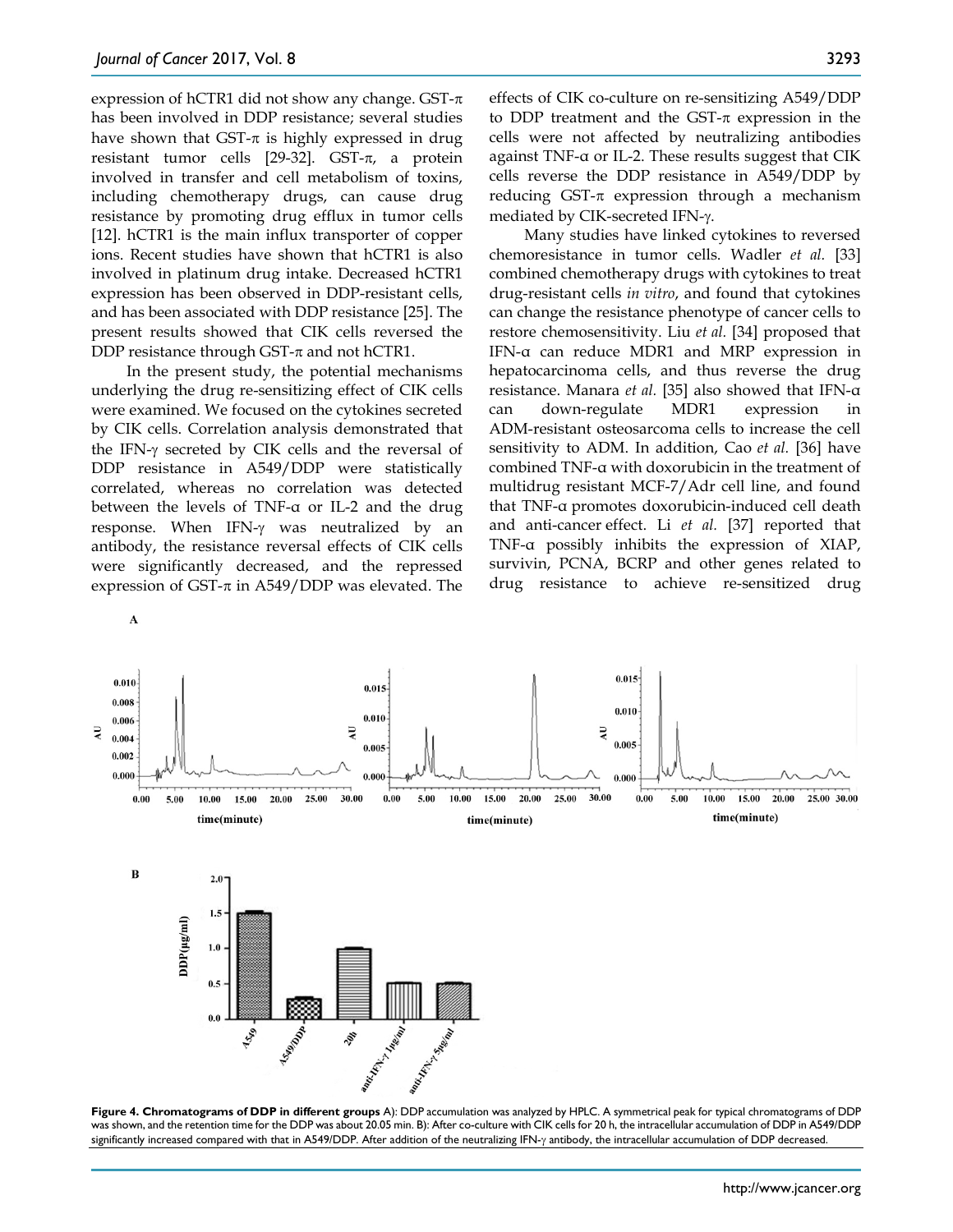response. Our experiments demonstrated the significant correlation between IFN-γ and DDP re-sensitization in A549/DDP.

In summary, our study showed that CIK cells reversed the DDP resistance and reduced the expression of GST- $\pi$  in A549/DDP which is dependent on IFN-γ secreted by CIK cells. IFN-γ reduced GST- $\pi$  expression in A549/DDP to decrease the intracellular concentration of DDP and reverse DDP resistance. However, the mechanism by which IFN-γ regulates GST-π expression remains unclear. Further experiments are required to decipher this IFN-γ-mediated mechanism. In our future studies, we will use cell lines from other cancer types and surgically resect human tumor samples to determine the reliability and the specificity of the findings.

# **Abbreviations**

CIKs: cytokine-induced killer cells; DDP: cisplatin; RI: resistance index; NSCLC: Non small cell lung cancer; PBMCs: peripheral blood mononuclear cells; IR: inhibitory rate; GST-π: glutathione-S-transferase π; MDR1: multidrug resistance 1; hCTR1: human copper transporter 1; ERCC1: excision repair cross complementing 1; HPLC: high-performance liquid chromatography; q-RT: quantitative real time; ABC**:** ATP-binding cassette; NER: nucleotide excision repair.

### **Acknowledgements**

This work was supported by a grant from National Key Technology R&D Program (No.2015BAI12B12), key projects of Tianjin health industry (No.15KG145) and national natural science foundation of china (81572265 & 31500736).

# **Competing Interests**

The authors have declared that no competing interest exists.

### **References**

- 1. Wood SL, Pernemalm M, Crosbie PA, Whetton AD. Molecular histology of lung cancer: from targets to treatments. Cancer treatment reviews. 2015; 41: 361-75.
- 2. Reck M, Popat S, Reinmuth N, De Ruysscher D, Kerr KM, Peters S. Metastatic non-small-cell lung cancer (NSCLC): ESMO Clinical Practice Guidelines for diagnosis, treatment and follow-up. Annals of oncology: official journal of the European Society for Medical Oncology / ESMO. 2014; 25 Suppl 3: iii27-39.
- 3. Wang G, Reed E, Li QQ. Molecular basis of cellular response to cisplatin chemotherapy in non-small cell lung cancer (Review). Oncology reports. 2004; 12: 955-65.
- 4. Mesiano G, Todorovic M, Gammaitoni L, Leuci V, Giraudo Diego L, Carnevale-Schianca F, et al. Cytokine-induced killer (CIK) cells as feasible and effective adoptive immunotherapy for the treatment of solid tumors. Expert Opin Biol Ther. 2012; 12: 673-84.
- 5. Jakel CE, Schmidt-Wolf IG. An update on new adoptive immunotherapy strategies for solid tumors with cytokine-induced killer cells. Expert Opin Biol Ther. 2014; 14: 905-16.
- Liu P, Chen L, Huang X. The antitumor effects of CIK cells combined with docetaxel against drug-resistant lung adenocarcinoma cell line SPC-A1/DTX in vitro and in vivo. Cancer biotherapy & radiopharmaceuticals. 2009; 24: 91-8.
- 7. Zhao Q, Zhang H, Li Y, Liu J, Hu X, Fan L. Anti-tumor effects of CIK combined with oxaliplatin in human oxaliplatin-resistant gastric cancer cells in vivo and in vitro. Journal of experimental & clinical cancer research: CR. 2010; 29: 118.
- 8. Yang L, Ren B, Li H, Yu J, Cao S, Hao X, et al. Enhanced antitumor effects of DC-activated CIKs to chemotherapy treatment in a single cohort of advanced non-small-cell lung cancer patients. Cancer immunology, immunotherapy: CII. 2013; 62: 65-73.
- 9. Ren X, Yu J, Liu H, Zhang P, An X, Zhang N, et al. Th1 bias in PBMC induced by multicycles of auto-CIKs infusion in malignant solid tumor patients. Cancer biotherapy & radiopharmaceuticals. 2006; 21: 22-33.
- 10. Schmidt-Wolf IG, Finke S, Trojaneck B, Denkena A, Lefterova P, Schwella N, et al. Phase I clinical study applying autologous immunological effector cells transfected with the interleukin-2 gene in patients with metastatic renal cancer, colorectal cancer and lymphoma. British journal of cancer. 1999; 81: 1009-16.
- 11. Pham AN, Wang J, Fang J, Gao X, Zhang Y, Blower PE, et al. Pharmacogenomics approach reveals MRP1 (ABCC1)-mediated resistance to geldanamycins. Pharmaceutical research. 2009; 26: 936-45.
- 12. Federici L, Lo Sterzo C, Pezzola S, Di Matteo A, Scaloni F, Federici G, et al. Structural basis for the binding of the anticancer compound 6-(7-nitro-2,1,3-benzoxadiazol-4-ylthio)hexanol to human glutathione s-transferases. Cancer research. 2009; 69: 8025-34.
- 13. Chiu TJ, Chen CH, Chien CY, Li SH, Tsai HT, Chen YJ. High ERCC1 expression predicts cisplatin-based chemotherapy resistance and poor outcome in unresectable squamous cell carcinoma of head and neck in a betel-chewing area. Journal of translational medicine. 2011; 9: 31.
- 14. Konig J, Muller F, Fromm MF. Transporters and drug-drug interactions: important determinants of drug disposition and effects. Pharmacological reviews. 2013; 65: 944-66.
- 15. Deng J, Shao J, Markowitz JS, An G. ABC transporters in multi-drug resistance and ADME-Tox of small molecule tyrosine kinase inhibitors. Pharmaceutical research. 2014; 31: 2237-55.
- 16. He M, Wei MJ. Reversing multidrug resistance by tyrosine kinase inhibitors. Chinese journal of cancer. 2012; 31: 126-33.
- 17. Szakacs G, Varadi A, Ozvegy-Laczka C, Sarkadi B. The role of ABC transporters in drug absorption, distribution, metabolism, excretion and toxicity (ADME-Tox). Drug discovery today. 2008; 13: 379-93.
- 18. Lagas JS, van Waterschoot RA, van Tilburg VA, Hillebrand MJ, Lankheet N, Rosing H, et al. Brain accumulation of dasatinib is restricted by P-glycoprotein (ABCB1) and breast cancer resistance protein (ABCG2) and can be enhanced by elacridar treatment. Clinical cancer research: an official journal of the American Association for Cancer Research. 2009; 15: 2344-51.
- 19. Sanchez C, Mercado A, Contreras HR, Mendoza P, Cabezas J, Acevedo C, et al. Chemotherapy sensitivity recovery of prostate cancer cells by functional inhibition and knock down of multidrug resistance proteins. The Prostate. 2011; 71: 1810-7.
- 20. Angelini A, Centurione L, Sancilio S, Castellani ML, Conti P, Di Ilio C, et al. The effect of the plasticizer diethylhexyl phthalate on transport activity and expression of P-glycoprotein in parental and doxo-resistant human sarcoma cell lines. Journal of biological regulators and homeostatic agents. 2011; 25: 203-11.
- 21. Ceppi P, Volante M, Novello S, Rapa I, Danenberg KD, Danenberg PV, et al. ERCC1 and RRM1 gene expressions but not EGFR are predictive of shorter survival in advanced non-small-cell lung cancer treated with cisplatin and gemcitabine. Annals of oncology: official journal of the European Society for Medical Oncology / ESMO. 2006; 17: 1818-25.
- 22. Lord RV, Brabender J, Gandara D, Alberola V, Camps C, Domine M, et al. Low ERCC1 expression correlates with prolonged survival after cisplatin plus gemcitabine chemotherapy in non-small cell lung cancer. Clinical cancer research: an official journal of the American Association for Cancer Research. 2002; 8: 2286-91.
- 23. Olaussen KA, Dunant A, Fouret P, Brambilla E, Andre F, Haddad V, et al. DNA repair by ERCC1 in non-small-cell lung cancer and cisplatin-based adjuvant chemotherapy. The New England journal of medicine. 2006; 355: 983-91.
- 24. Rabik CA, Maryon EB, Kasza K, Shafer JT, Bartnik CM, Dolan ME. Role of copper transporters in resistance to platinating agents. Cancer chemotherapy and pharmacology. 2009; 64: 133-42.
- 25. Song IS, Savaraj N, Siddik ZH, Liu P, Wei Y, Wu CJ, et al. Role of human copper transporter Ctr1 in the transport of platinum-based antitumor agents in cisplatin-sensitive and cisplatin-resistant cells. Molecular cancer therapeutics. 2004; 3: 1543-9.
- 26. Johansson K, Ito M, Schophuizen CM, Mathew Thengumtharayil S, Heuser VD, Zhang J, et al. Characterization of new potential anticancer drugs designed to overcome glutathione transferase mediated resistance. Molecular pharmaceutics. 2011; 8: 1698-708.
- 27. Angelini A, Iezzi M, Di Febbo C, Di Ilio C, Cuccurullo F, Porreca E. Reversal of P-glycoprotein-mediated multidrug resistance in human sarcoma MES-SA/Dx-5 cells by nonsteroidal anti-inflammatory drugs. Oncology reports. 2008; 20: 731-5.
- 28. Donmez Y, Akhmetova L, Iseri OD, Kars MD, Gunduz U. Effect of MDR modulators verapamil and promethazine on gene expression levels of MDR1 and MRP1 in doxorubicin-resistant MCF-7 cells. Cancer chemotherapy and pharmacology. 2011; 67: 823-8.